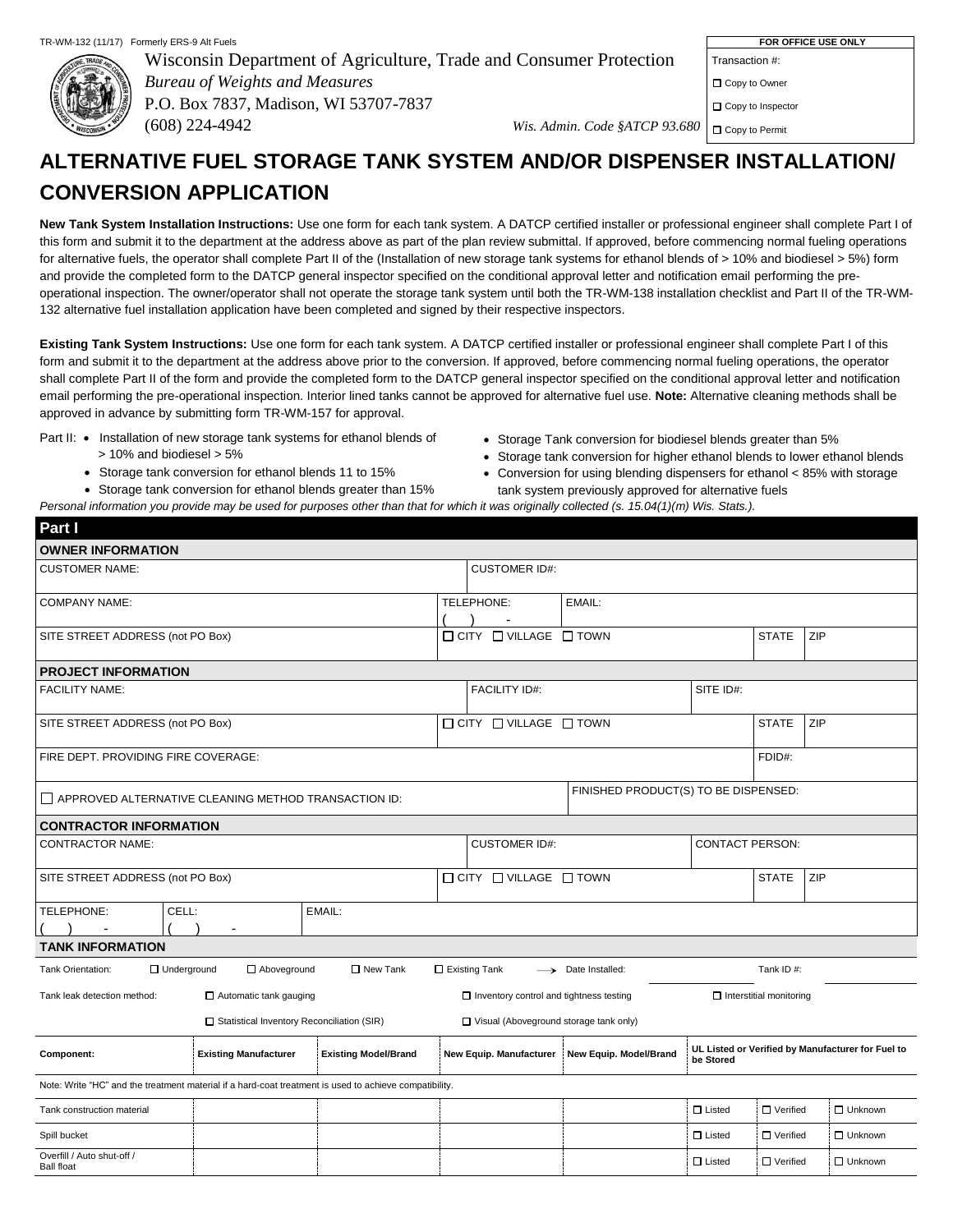| Drop tube                           |                            |          |       |                                                                                               |                   |                 |                                   | $\square$ Listed  | □ Verified            | □ Unknown         |
|-------------------------------------|----------------------------|----------|-------|-----------------------------------------------------------------------------------------------|-------------------|-----------------|-----------------------------------|-------------------|-----------------------|-------------------|
| STP/Suction pump                    |                            |          |       |                                                                                               |                   |                 |                                   | $\Box$ Listed     | □ Verified            | □ Unknown         |
| Leak detection probes               |                            |          |       |                                                                                               |                   |                 |                                   | $\Box$ Listed     | $\Box$ Verified       | □ Unknown         |
| Sump monitoring sensors             |                            |          |       |                                                                                               |                   |                 |                                   | Material Approval |                       |                   |
| <b>PIPE INFORMATION</b>             | <b>New</b><br>$\mathsf{L}$ | Existing |       | Mixed (New/Existing)                                                                          |                   |                 | <b>Existing Pipe Install Date</b> |                   |                       |                   |
| Configuration<br>$\Box$ Single wall | Double wall                |          | Type: | $\square$ Steel                                                                               | $\Box$ Fiberglass | $\Box$ Flexible | $\Box$ Other:                     |                   |                       |                   |
| $\square$ Submersible<br>Sumps      | $\Box$ Pipe connections    |          |       |                                                                                               |                   |                 |                                   |                   |                       |                   |
| Pipe fitting/valve material         |                            |          |       |                                                                                               |                   |                 | $\Box$ Listed (N/E)               |                   | $\Box$ Verified (N/E) | $\Box$ Link (N/E) |
| Gaskets/seals                       |                            |          |       |                                                                                               |                   |                 | $\Box$ Listed (N/E)               |                   | $\Box$ Verified (N/E) | $\Box$ Link (N/E) |
| Pipe sealant/adhesive               |                            |          |       |                                                                                               |                   |                 | $\Box$ Listed (N/E)               |                   | Verified (N/E)        | $\Box$ Link (N/E) |
| Flex connector                      |                            |          |       |                                                                                               |                   |                 | $\Box$ Listed (N/E)               |                   | $\Box$ Verified (N/E) | $\Box$ Link (N/E) |
| Line leak detector                  |                            |          |       |                                                                                               |                   |                 | $\Box$ Listed (N/E)               |                   | $\Box$ Verified (N/E) | $\Box$ Link (N/E) |
| Flow restrictor                     |                            |          |       |                                                                                               |                   |                 | $\Box$ Listed (N/E)               |                   | $\Box$ Verified (N/E) | $\Box$ Link (N/E) |
| <b>DISPENSER INFORMATION</b>        |                            |          |       |                                                                                               |                   |                 |                                   |                   |                       |                   |
| Dispenser Listed:                   | $\Box$ Yes<br>□ No         |          |       | Dedicated hose for ethanol blends >10%:<br>(Required for dispensers installed after 2/1/2009) |                   |                 | $\Box$ Yes $\Box$ No              |                   |                       |                   |
| Blending dispenser:                 | $\Box$ Yes<br><b>No</b>    |          |       | Containment sump under dispenser:                                                             |                   | l IYes          | $\Box$ No                         |                   |                       |                   |
| Dispenser piping                    |                            |          |       |                                                                                               |                   |                 |                                   | $\square$ Listed  | $\Box$ Verified       | □ Unknown         |
| Dispenser Sump                      |                            |          |       |                                                                                               |                   |                 |                                   | $\Box$ Listed     | □ Verified            | □ Unknown         |
| Dispenser sump sensor               |                            |          |       |                                                                                               |                   |                 |                                   | Material approval |                       |                   |
| Gaskets/seals                       |                            |          |       |                                                                                               |                   |                 |                                   | $\Box$ Listed     | □ Verified            | □ Unknown         |
| <b>Blending valve</b>               |                            |          |       |                                                                                               |                   |                 |                                   | $\Box$ Listed     | □ Verified            | □ Unknown         |
| Check valve                         |                            |          |       |                                                                                               |                   |                 |                                   | $\square$ Listed  | □ Verified            | □ Unknown         |
| Meter                               |                            |          |       |                                                                                               |                   |                 |                                   | $\Box$ Listed     | □ Verified            | <b>Unknown</b>    |
| Emergency valve                     |                            |          |       |                                                                                               |                   |                 |                                   | $\square$ Listed  | □ Verified            | □ Unknown         |
| Fuel filters                        |                            |          |       |                                                                                               |                   |                 |                                   | $\square$ Listed  | □ Verified            | □ Unknown         |
| Break-away device                   |                            |          |       |                                                                                               |                   |                 |                                   | $\Box$ Listed     | □ Verified            | □ Unknown         |
| Nozzle(s)/Swivel(s)                 |                            |          |       |                                                                                               |                   |                 |                                   | $\Box$ Listed     | □ Verified            | □ Unknown         |
| Hose(s)                             |                            |          |       |                                                                                               |                   |                 |                                   | $\Box$ Listed     | □ Verified            | <b>Unknown</b>    |
| <b>COMMENTS:</b>                    |                            |          |       |                                                                                               |                   |                 |                                   |                   |                       |                   |

| <b>FEES:</b> (Fee table on next page) | <b>Plan Review</b> |       | Inspection |        | Total |
|---------------------------------------|--------------------|-------|------------|--------|-------|
| Alternative Fuel Conversion Fee       |                    | 7636) |            | (8253) |       |

I certify by signature that I have personally examined and/or am familiar with the information submitted to verify system alternative fuel compatibility, and the information is true, accurate, and complete.

CONTRACTOR SIGNATURE **External of the control of the control of the control of the control of the control of the control of the control of the control of the control of the control of the control of the control of the cont** 

**Failure to submit this form with all items completed will result in the tank and dispenser being subject to red-tagging and shutdown. A tank with any "unknowns" will not be approved.**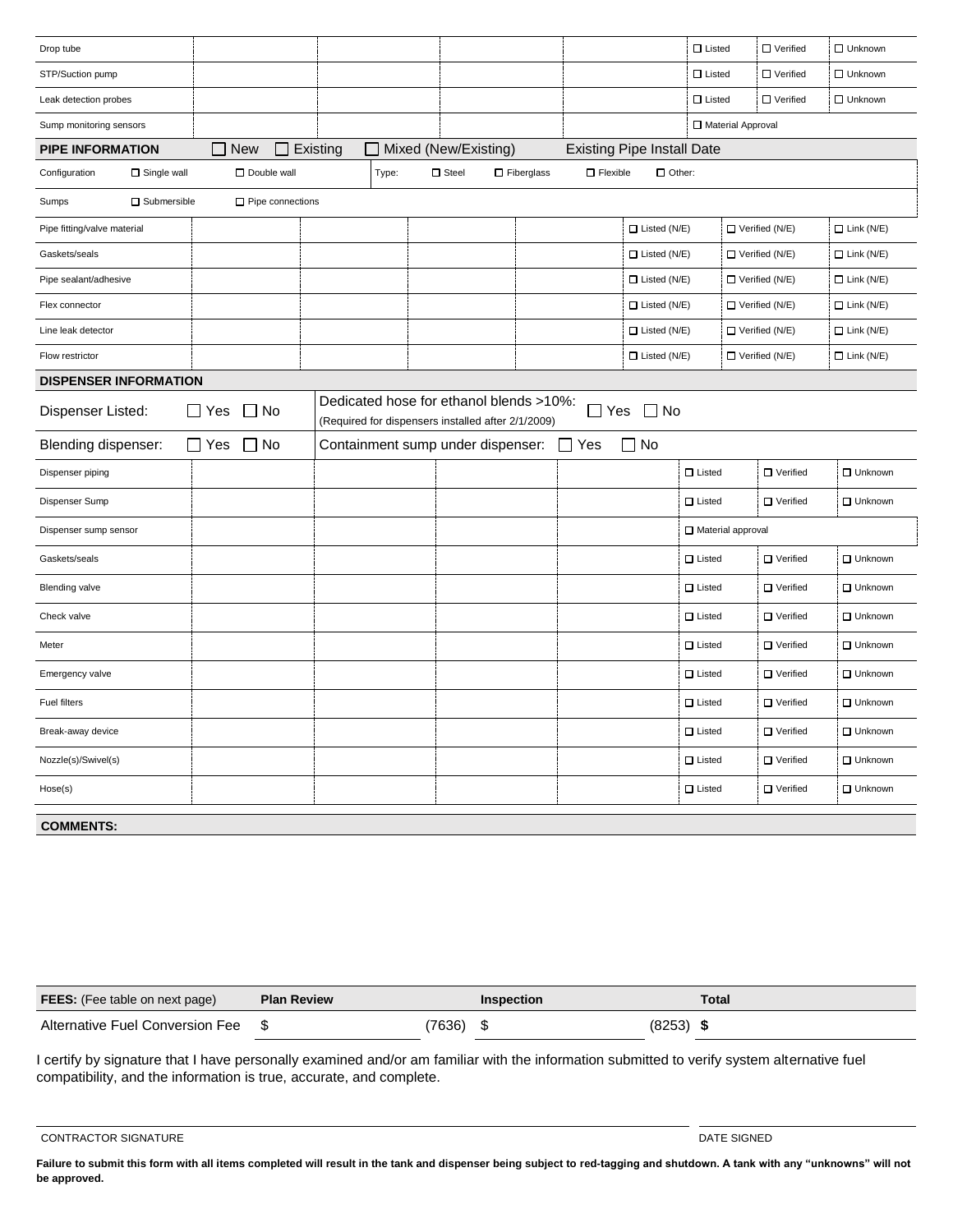### **INSTALLATION OF NEW STORAGE TANK SYSTEMS FOR ETHANOL BLENDS > 10% OR BIODIESEL BLENDS > 5%**

#### **Part II**

**Responsibilities of Tank Owner/Operator before dispensing ethanol blends greater than 10% or biodiesel blends greater than 5%.**

- Determine equipment compatibility Part I of this form.  $\Box$
- П Submit to DATCP a certificate of insurance indicating UST coverage.
- $\Box$ Check for water in the tank. No level of water is acceptable for gasoline-ethanol blended fuels.
- Fill labeling Identify fill port and paint access cover according to API RP 1637.  $\Box$
- П Dispenser labeling – label dispenser in accordance with the current requirements of ATCP 94.300. A fact sheet on labeling requirements can be found at: Alternative [Fuel Labeling](https://datcp.wi.gov/Documents/AlternativeFuelLabelingFactSheet.pdf)

#### **Pre-Operational**

- Notify DATCP inspector 5 days prior to the conversion to schedule a pre-operational inspection as required by ATCP 93.680(4)(c). Assigned inspector information can be found in the Conditional Approval letter and notification email.
- $\Box$ Have all dispensers calibrated and blending dispensers (if applicable) set up for the new blend ratio prior to the installation inspection with the new product, and signed by the dispenser technician prior to the pre-operational inspection. Reports shall be available for inspector review during pre-operational inspection. Devices designed to check blend ratios and their access passwords shall be made available to the DATCP general inspector at the time of inspection. For blending dispensers, technicians shall fill out the information below and sign for verification of the blend ratio.
- $\Box$  Draw sample and inspect that the finished fuel is visually free of undissolved water, sediment, and suspended matter; it shall be clear and bright at the ambient temperature or 21 °C (70 °F), whichever is higher.
- Submit Tank Registration Form TR-WM-137 or TR-WM-118 along with a completed copy of TR-WM-132 Application Form and a copy  $\Box$ of the pre-operational inspection report from DATCP Inspector to DATCP, W&M*,* P.O. Box 7837, Madison, WI 53707-7837 or via email: [datcpweightsandmeasures@wi.gov.](mailto:datcpweightsandmeasures@wi.gov)

#### **For blending dispensers only**

Record here which products are being blended:  $\Box$ 

- П Record here which products are being produced via the blending dispenser:
- П Record here the blend ratio and confirm it is correct based on the ethanol percentage of the blended products:

DISPENSER TECHNICIAN SIGNATURE COMPANY

*(Note: By signing, technician is acknowledging that all blender dispenser ratios have been verified as accurate.)*

*(Note: By signing, signer is acknowledging that all the above preparatory items have been conducted.)*

PRINT TANK OWNER NAME THE RESIGNED AND RESIGNED AND THE RESIGNED AND TITLE THE RESIGNED AND DATE SIGNED

**Failure to submit this form with all items completed will result in the tank and dispenser being subject to red-tagging and shutdown.** 

TANK OWNER SIGNATURE COMPANY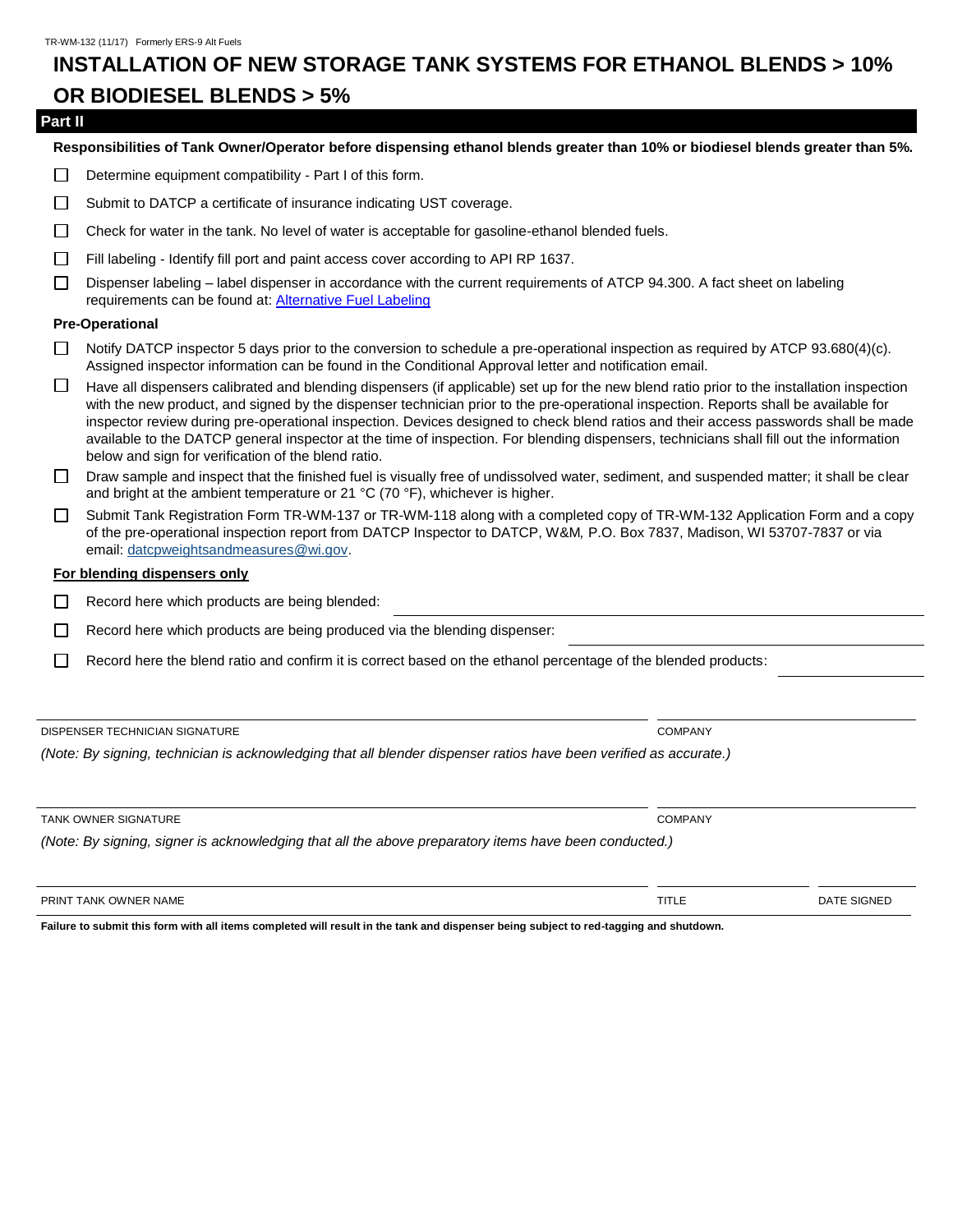### **STORAGE TANK CONVERSION FOR ETHANOL BLENDS 11 TO 15%**

### **Part II**

**Responsibilities of Tank Owner/Operator before ethanol blends from 11% to 15% are transferred to an existing storage tank.**

- Determine equipment compatibility Part I of this form.  $\Box$
- $\Box$ Check for water in the tank. No level of water is acceptable for gasoline-ethanol blended fuels.
- $\Box$ All visible fittings and connections at the top of the tank are tight (no vapors escape and no water enters).
- Sump and spill containment covers secured to prevent water from entering.  $\Box$
- $\Box$ Water infiltration problems fixed if necessary.
- $\Box$ Fill labeling - Identify fill port and paint access cover according to API RP 1637.
- $\Box$ Dispenser labeling – label dispenser in accordance with the current requirements of ATCP 94.300. A fact sheet on labeling requirements can be found at: Alternative [Fuel Labeling](https://datcp.wi.gov/Documents/AlternativeFuelLabelingFactSheet.pdf)

#### **First Delivery**

- **Conversion of tanks containing fuel with an octane rating less than the converted fuel must be emptied of all product before conversion.**
- $\Box$ Conduct a precision test of the tank system (0.1 gph leak rate) within seven days after tank is filled to make sure system is tight and leak detection equipment is operating properly. Report shall be available for inspector review during pre-operational inspection.
- Test for water using ATG or gauge stick (use alcohol compatible paste if you stick your tanks) at the beginning of each shift for the  $\Box$ first 48 hours after delivery (RFA). If there is water in the tank, remove it, find out how it got there and fix it so it doesn't occur again.
- $\Box$ Calculate residue volume in product piping based on size, type and length. Purge the calculated residue volume as a minimum quantity of fuel to be flushed from piping.
- Change fuel filters.  $\Box$

#### **Pre-Operational**

- $\Box$ Notify DATCP inspector 5 days prior to the conversion to schedule a pre-operational inspection as required by ATCP 93.680(4)(c). Assigned inspector information can be found in the Conditional Approval letter and notification email.
- $\Box$ Have all dispensers calibrated and blending dispensers (if applicable) set up for the new blend ratio prior to the installation inspection with the new product, and signed by the dispenser technician prior to the pre-operational inspection. Reports shall be available for inspector review during pre-operational inspection. Devices designed to check blend ratios and their access passwords shall be made available to the DATCP general inspector at the time of inspection. For blending dispensers, technicians shall fill out the information below and sign for verification of the blend ratio.
- Draw sample and inspect that the finished fuel is visually free of undissolved water, sediment, and suspended matter; it shall be clear  $\Box$ and bright at the ambient temperature or 21 °C (70 °F), whichever is higher.
- Submit Tank Registration Form TR-WM-137 or TR-WM-118 along with a completed copy of TR-WM-132 Application Form and a copy  $\Box$ of the pre-operational inspection report from DATCP Inspector to DATCP, W&M*,* P.O. Box 7837, Madison, WI 53707-7837 or via email: [datcpweightsandmeasures@wi.gov.](mailto:datcpweightsandmeasures@wi.gov)

#### **For blending dispensers only**

- $\Box$ Record here which products are being blended:
- $\Box$ Record here which products are being produced via the blending dispenser:
- Record here the blend ratio and confirm it is correct based on the ethanol percentage of the blended products:  $\Box$

DISPENSER TECHNICIAN SIGNATURE COMPANY

*(Note: By signing, technician is acknowledging that all blender dispenser ratios have been verified as accurate.)*

TANK OWNER SIGNATURE COMPANY

| PRINT TANK OWNER NAME                                                                                                                 |                        |                                    | TITLE                    | DATE SIGNED              |
|---------------------------------------------------------------------------------------------------------------------------------------|------------------------|------------------------------------|--------------------------|--------------------------|
| Failure to submit this form with all items completed will result in the tank and dispenser being subject to red-tagging and shutdown. |                        |                                    |                          |                          |
|                                                                                                                                       |                        |                                    |                          |                          |
| <b>Fee Submittal</b>                                                                                                                  | <b>Plan Review Fee</b> | <b>Installation Inspection Fee</b> | <b>Plan Revision Fee</b> | <b>Re-inspection Fee</b> |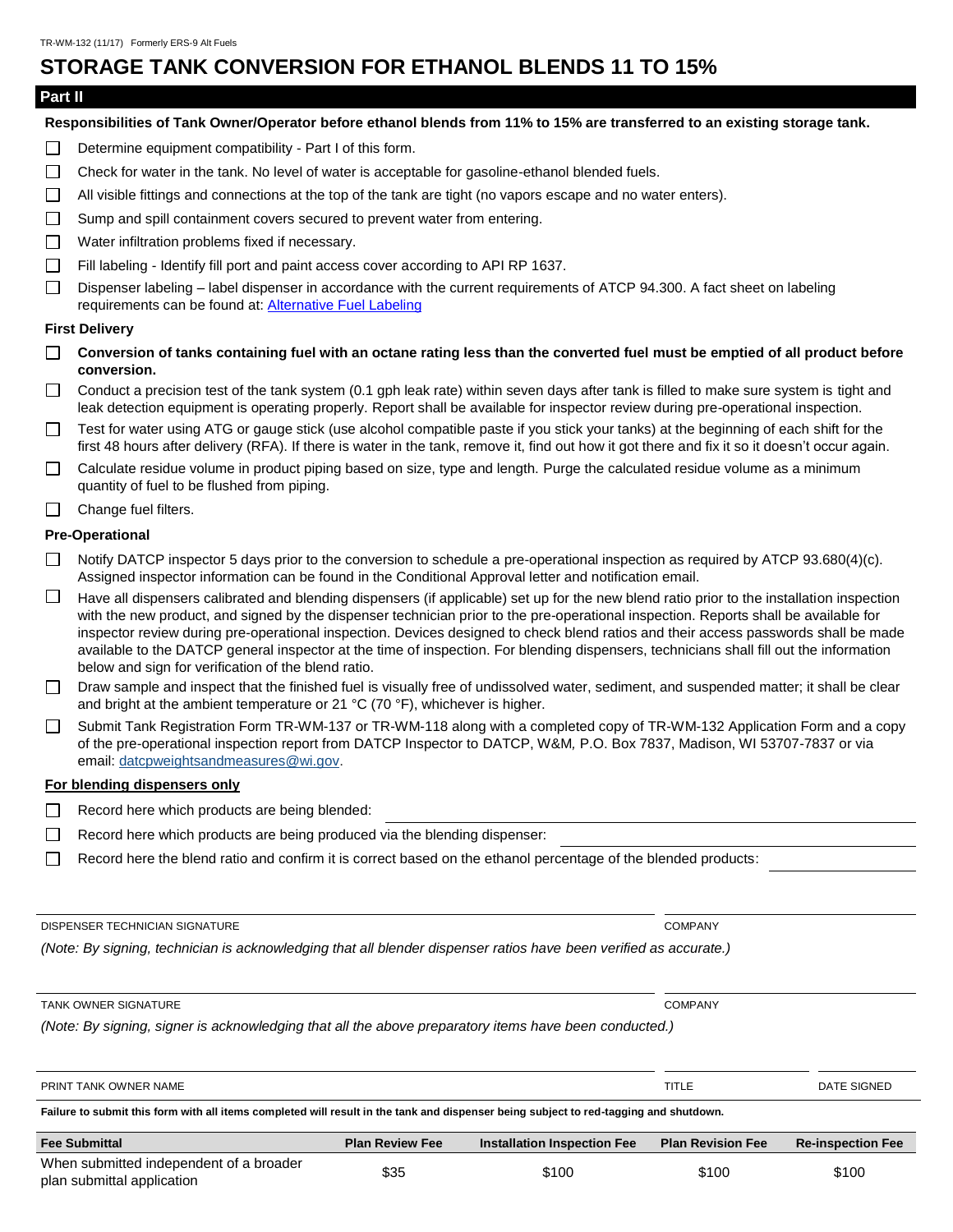#### **STORAGE TANK CONVERSION FOR ETHANOL BLENDS GREATER THAN 15% Part II Responsibilities of Tank Owner/Operator before ethanol blends greater than 15% are transferred to an existing storage tank.** Determine equipment compatibility - Part 1 of this form.  $\Box$ Check for water in the tank. No level of water is acceptable for gasoline-ethanol blended fuels.  $\Box$  $\Box$ All visible fittings and connections at the top of the tank are tight (no vapors escape and no water enters).  $\Box$ Sump and spill containment covers secured to prevent water from entering.  $\Box$ Water infiltration problems fixed if necessary.  $\Box$ The tank has been cleaned of all water and sediment in accordance with API standard 2015-01 or department approved method. COMPANY NAME PROVIDING SERVICE: TELEPHONE: ( ) - ADDRESS: CITY: STATE ZIP □ How/where is waste and rinsate being disposed of:  $\Box$ Fill labeling - Identify fill port and paint access cover according to API RP 1637. Dispenser labeling – label dispenser in accordance with the current requirements of ATCP 94.300. A fact sheet on labeling  $\Box$ requirements can be found at: Alternative [Fuel Labeling](https://datcp.wi.gov/Documents/AlternativeFuelLabelingFactSheet.pdf) **First Delivery**  $\Box$ Tank filled to 80% capacity (recommended by the Renewable Fuels Association or RFA) and kept as full as possible for 7 to 10 days.  $\Box$ Conduct a precision test of the tank system (0.1 gph leak rate) within seven days after tank is filled to make sure system is tight and leak detection equipment is operating properly. Report shall be available for inspector review during pre-operational inspection.  $\Box$ Test for water using ATG or gauge stick (use alcohol compatible paste if you stick your tanks) at the beginning of each shift for the first 48 hours after delivery (RFA). If there is water in the tank, remove it, find out how it got there and fix it so it doesn't occur again.  $\Box$ Calculate residue volume in product piping based on size, type and length. Purge the calculated residue volume as a minimum quantity of fuel to be flushed from piping.  $\Box$  Change fuel filters. **Pre-Operational**  $\Box$ Notify DATCP inspector 5 days prior to the conversion to schedule a pre-operational inspection as required by ATCP 93.680(4)(c). Assigned inspector information can be found in the Conditional Approval letter and notification email.  $\Box$ Have all dispensers calibrated and blending dispensers (if applicable) set up for the new blend ratio prior to the installation inspection with the new product, and signed by the dispenser technician prior to the pre-operational inspection. Reports shall be available for inspector review during pre-operational inspection. Devices designed to check blend ratios and their access passwords shall be made available to the DATCP general inspector at the time of inspection. For blending dispensers, technicians shall fill out the information below and sign for verification of the blend ratio.  $\Box$ Draw sample and inspect that the finished fuel is visually free of undissolved water, sediment, and suspended matter; it shall be clear and bright at the ambient temperature or 21 °C (70 °F), whichever is higher. Submit Tank Registration Form TR-WM-137 or TR-WM-118 along with a completed copy of TR-WM-132 Application Form and a copy  $\Box$ of the pre-operational inspection report from DATCP Inspector to DATCP, W&M*,* P.O. Box 7837, Madison, WI 53707-7837 or via

- **For blending dispensers only**
- Record here which products are being blended:  $\Box$

email[: datcpweightsandmeasures@wi.gov.](mailto:datcpweightsandmeasures@wi.gov)

- $\Box$ Record here which products are being produced via the blending dispenser:
- □ Record here the blend ratio and confirm it is correct based on the ethanol percentage of the blended products:

DISPENSER TECHNICIAN SIGNATURE COMPANY

*(Note: By signing, technician is acknowledging that all blender dispenser ratios have been verified as accurate.)*

| <b>TANK OWNER SIGNATURE</b> | COMPANY |
|-----------------------------|---------|
|-----------------------------|---------|

| PRINT TANK OWNER NAME                                                                                                                 |                        |                                    | TITLE                    | DATE SIGNED              |
|---------------------------------------------------------------------------------------------------------------------------------------|------------------------|------------------------------------|--------------------------|--------------------------|
| Failure to submit this form with all items completed will result in the tank and dispenser being subject to red-tagging and shutdown. |                        |                                    |                          |                          |
| <b>Fee Submittal</b>                                                                                                                  | <b>Plan Review Fee</b> | <b>Installation Inspection Fee</b> | <b>Plan Revision Fee</b> | <b>Re-inspection Fee</b> |
| When submitted independent of a broader plan                                                                                          | \$35                   | \$100                              | \$100                    | \$100                    |
|                                                                                                                                       |                        |                                    |                          |                          |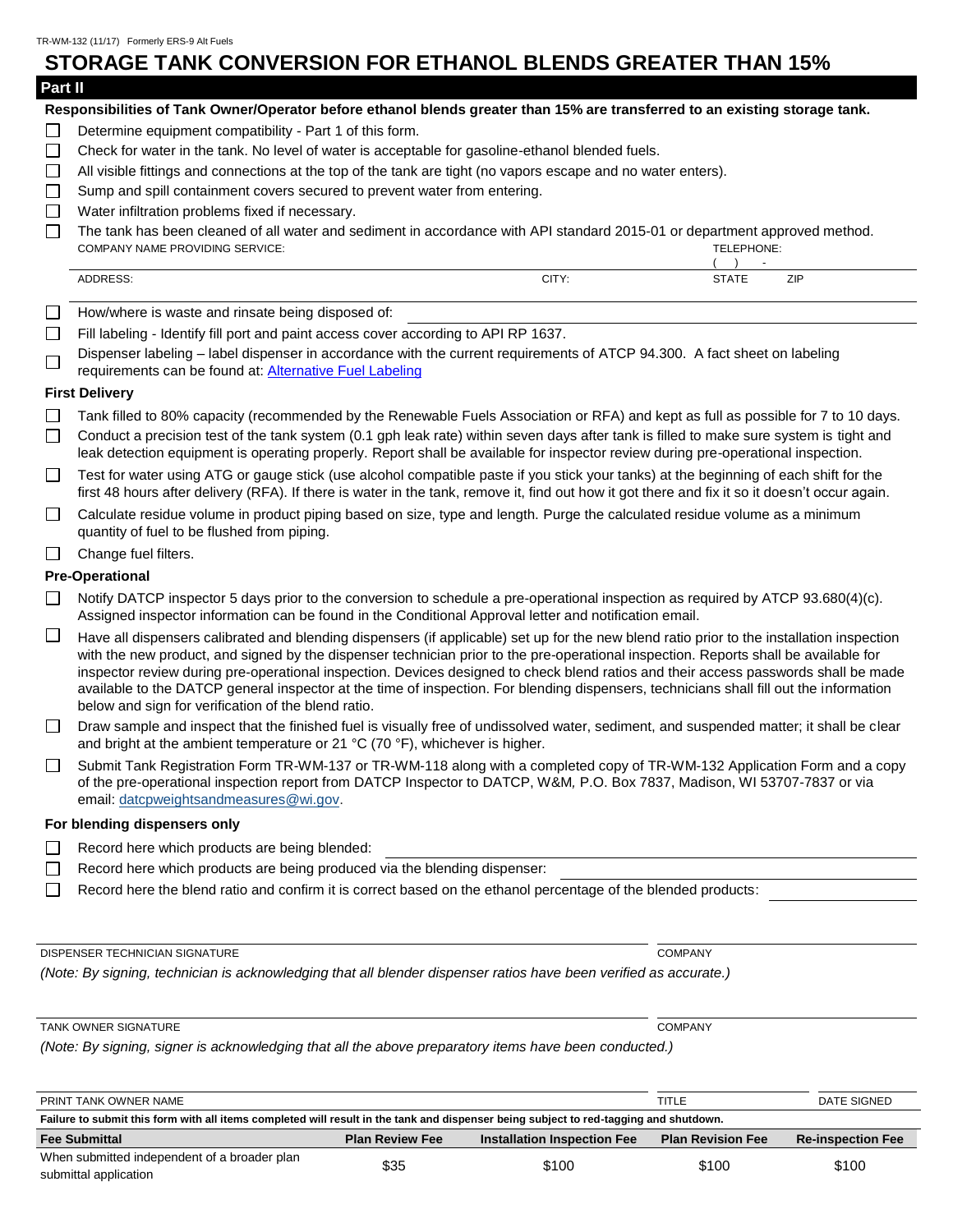### **STORAGE TANK CONVERSION FOR BIODIESEL BLENDS GREATER THAN 5%**

#### **Part II**

#### **Responsibilities of Tank Owner/Operator before transferring biodiesel blends greater than 5% to an existing storage tank.**

- $\Box$ Determine equipment compatibility - Part 1 of this form.
- $\Box$ Check for water in the tank. No level of water is acceptable for biodiesel blends.
- $\Box$ All visible fittings and connections at the top of the tank are tight (no vapors escape and no water enters).
- $\Box$ Sump and spill containment covers secured to prevent water from entering.
- $\Box$ Water infiltration problems fixed if necessary.
- $\Box$ Fill labeling - Identify fill port and paint access cover according to API RP 1637.
- Dispenser labeling label dispenser in accordance with the current requirements of ATCP 94.300. A fact sheet on labeling  $\Box$ requirements can be found at: Alternative [Fuel Labeling](https://datcp.wi.gov/Documents/AlternativeFuelLabelingFactSheet.pdf)

#### **First Delivery**

- $\Box$ If tank previously contained a Class I product, then the tank shall be emptied.
- $\Box$ Tank filled to 80% capacity and kept as full as possible for 7 to 10 days.
- П. Conduct a precision test of the tank system (0.1 gph leak rate) within seven days after tank is filled to make sure system is tight and leak detection equipment is operating properly. Report shall be available for inspector review during pre-operational inspection.
- $\Box$ Test for water at the beginning of each shift for the first 48 hours after delivery. If there is water in the tank, remove it, find out how it got there and fix it so it doesn't occur again.
- $\Box$ Calculate residue volume in product piping based on size, type and length. Purge the calculated residue volume as a minimum quantity of fuel to be flushed from piping.
- $\Box$  Change fuel filters.

#### **Pre-Operational**

- Notify DATCP inspector 5 days prior to the conversion to schedule a pre-operational inspection as required by ATCP  $93.680(4)(c)$ . Assigned inspector information can be found in the Conditional Approval letter and notification email.
- $\Box$ Have all dispensers calibrated and blending dispensers (if applicable) set up for the new blend ratio prior to the installation inspection with the new product, and signed by the dispenser technician prior to the pre-operational inspection. Reports shall be available for inspector review during pre-operational inspection. Devices designed to check blend ratios and their access passwords shall be made available to the DATCP general inspector at the time of inspection. For blending dispensers, technicians shall fill out the information below and sign for verification of the blend ratio.
- Draw sample and inspect that the finished fuel is visually free of undissolved water, sediment, and suspended matter; it shall be clear  $\Box$ and bright at the ambient temperature or 21 °C (70 °F), whichever is higher.
- Submit Tank Registration Form TR-WM-137 or TR-WM-118 along with a completed copy of TR-WM-132 Application Form and a copy  $\Box$ of the pre-operational inspection report from DATCP Inspector to DATCP, W&M*,* P.O. Box 7837, Madison, WI 53707-7837 or via email[: datcpweightsandmeasures@wi.gov.](mailto:datcpweightsandmeasures@wi.gov)

#### **For blending dispensers only**

- $\Box$  Record here which products are being blended:
- $\Box$ Record here which products are being produced via the blending dispenser:
- П Record here the blend ratio and confirm it is correct based on the ethanol percentage of the blended products:

DISPENSER TECHNICIAN SIGNATURE COMPANY

*(Note: By signing, technician is acknowledging that all blender dispenser ratios have been verified as accurate.)*

#### TANK OWNER SIGNATURE COMPANY

| PRINT TANK OWNER NAME                                                                                                                 |                        |                                    | TITLE                    | DATE SIGNED              |
|---------------------------------------------------------------------------------------------------------------------------------------|------------------------|------------------------------------|--------------------------|--------------------------|
| Failure to submit this form with all items completed will result in the tank and dispenser being subject to red-tagging and shutdown. |                        |                                    |                          |                          |
| <b>Fee Submittal</b>                                                                                                                  | <b>Plan Review Fee</b> | <b>Installation Inspection Fee</b> | <b>Plan Revision Fee</b> | <b>Re-inspection Fee</b> |
| When submitted independent of a broader<br>plan submittal application                                                                 | \$35                   | \$100                              | \$100                    | \$100                    |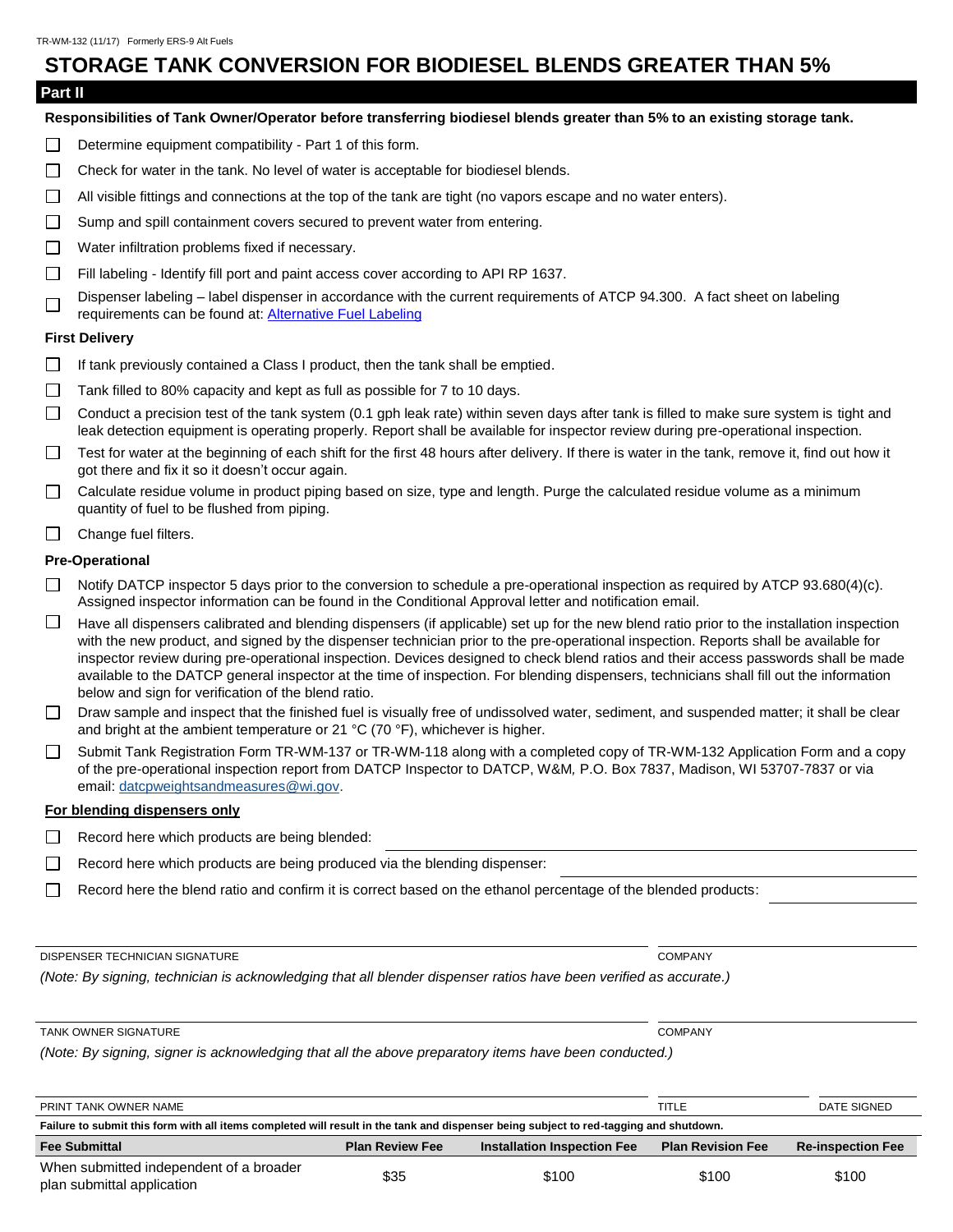## **STORAGE TANK CONVERSION FOR HIGHER ETHANOL BLENDS TO LOWER ETHANOL BLENDS**

#### **Part II**

#### **Responsibilities of Tank Owner/Operator before converting a storage tank to a lower ethanol blend or using blending dispensers**

- $\Box$ Determine equipment compatibility - Part I of this form.
- $\Box$ Check for water in the tank. No level of water is acceptable for gasoline-ethanol blended fuels.
- $\Box$ All visible fittings and connections at the top of the tank are tight (no vapors escape and no water enters).
- $\Box$ Sump and spill containment covers secured to prevent water from entering.
- $\Box$ Water infiltration problems fixed if necessary.
- $\Box$ Fill labeling - Identify fill port and paint access cover according to API RP 1637.
- $\Box$ Dispenser labeling – label dispenser in accordance with the current requirements of ATCP 94.300. A fact sheet on labeling requirements can be found at: Alternative [Fuel Labeling](https://datcp.wi.gov/Documents/AlternativeFuelLabelingFactSheet.pdf)

#### **First Delivery**

- **Conversion of tanks containing fuel with an ethanol content higher than the converted fuel must be emptied of all product**   $\Box$ **before conversion.**
- $\Box$  Test for water using ATG or gauge stick (use alcohol compatible paste if you stick your tanks) at the beginning of each shift for the first 48 hours after delivery (RFA). If there is water in the tank, remove it, find out how it got there and fix it so it doesn't occur again.
- $\Box$ Change fuel filters.

#### **Pre-Operational**

- $\Box$ Notify DATCP inspector 5 days prior to the conversion to schedule a pre-operational inspection as required by ATCP 93.680(4)(c). Assigned inspector information can be found in the Conditional Approval letter and notification email.
- $\Box$ Have all dispensers calibrated and blending dispensers (if applicable) set up for the new blend ratio prior to the installation inspection with the new product, and signed by the dispenser technician prior to the pre-operational inspection. Reports shall be available for inspector review during pre-operational inspection. Devices designed to check blend ratios and their access passwords shall be made available to the DATCP general inspector at the time of inspection. For blending dispensers, technicians shall fill out the information below and sign for verification of the blend ratio.
- Draw sample and inspect that the finished fuel is visually free of undissolved water, sediment, and suspended matter; it shall be clear  $\Box$ and bright at the ambient temperature or 21 °C (70 °F), whichever is higher.
- Submit Tank Registration Form TR-WM-137 or TR-WM-118 along with a completed copy of TR-WM-132 Application Form and a copy  $\Box$ of the pre-operational inspection report from DATCP Inspector to DATCP, W&M*,* P.O. Box 7837, Madison, WI 53707-7837 or via email[: datcpweightsandmeasures@wi.gov.](mailto:datcpweightsandmeasures@wi.gov)

#### **For blending dispensers only**

- П. Record here which products are being blended:
- $\Box$ Record here which products are being produced via the blending dispenser:
- $\Box$ Record here the blend ratio and confirm it is correct based on the ethanol percentage of the blended products:

DISPENSER TECHNICIAN SIGNATURE COMPANY

*(Note: By signing, technician is acknowledging that all blender dispenser ratios have been verified as accurate.)*

TANK OWNER SIGNATURE COMPANY

| PRINT TANK OWNER NAME                                                                                                                 |                        |                                    | TITLE                    | DATE SIGNED              |
|---------------------------------------------------------------------------------------------------------------------------------------|------------------------|------------------------------------|--------------------------|--------------------------|
| Failure to submit this form with all items completed will result in the tank and dispenser being subject to red-tagging and shutdown. |                        |                                    |                          |                          |
| <b>Fee Submittal</b>                                                                                                                  | <b>Plan Review Fee</b> | <b>Installation Inspection Fee</b> | <b>Plan Revision Fee</b> | <b>Re-inspection Fee</b> |
|                                                                                                                                       |                        |                                    |                          |                          |